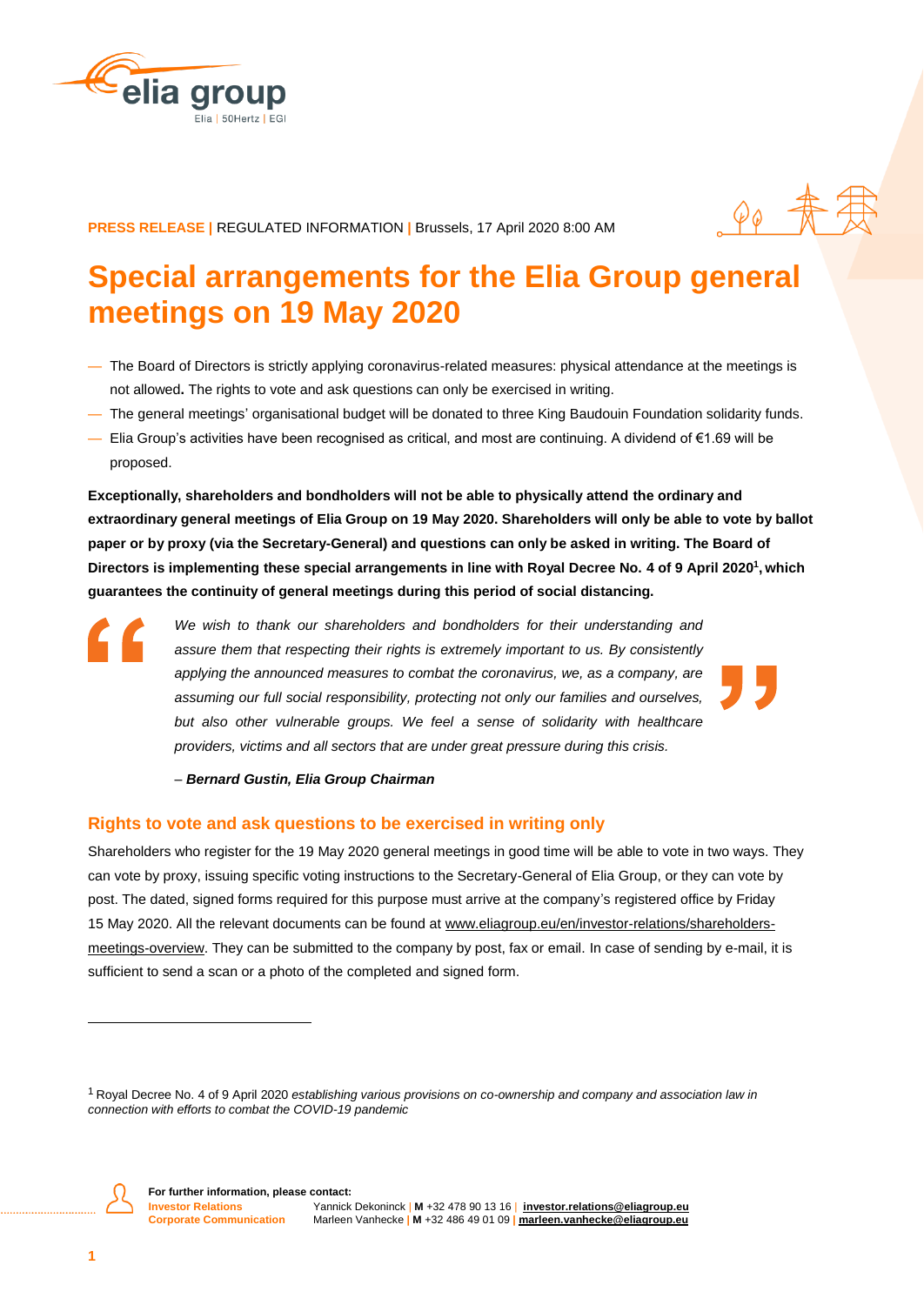

Shareholders and bondholders who have questions about the agenda of the general meetings or the Board of Directors' and auditors' reports can submit these questions to the company by letter, fax or email. They must also reach the company by Friday 15 May 2020. The answers will be posted at www.eliagroup.eu/en/investorrelations/shareholders-meetings-overview no later than Tuesday 19 May 2020 before voting begins at the general meetings.

All communications regarding the convocation of the company's general meetings must be sent to the address, email address or fax number shown below:

**Elia Group NV/SA For the attention of Ms Siska Vanhoudenhoven, Secretary-General Boulevard de l'Empereur 20 B-1000 Brussels Fax: +32 2 546 71 30 – For the attention of Ms Siska Vanhoudenhoven [shareholder@eliagroup.eu](mailto:shareholder@eliagroup.eu)**

## **Financial donation to the King Baudouin Foundation**

Now that the general meetings cannot take place physically, Elia Group is donating the budget set aside for the meetings (increased to €100,000) to three King Baudouin Foundation solidarity funds, which support associations working to alleviate poverty and help the homeless, as well as frontline organisations and residential care facilities (such as residential care homes and special youth care facilities). These funds are specifically linked to the coronavirus crisis and assist organisations that are committed to helping the most vulnerable members of society.

## **Impact of the coronavirus crisis on Elia Group**

The national and European authorities have deemed electricity to be a critical sector and Elia Group is doing its utmost to ensure business continuity. Maintaining security of supply and ensuring the health and safety of our staff and contractors are our top priorities.

Within both Elia and 50Hertz, the implementation of and compliance with the enhanced coronavirus-related measures is coordinated by an internal task force comprising representatives of various departments. This task force is in close contact with transmission system operators in neighbouring countries, local authorities and other energy sector companies, such as the operators of the distribution systems and gas networks.

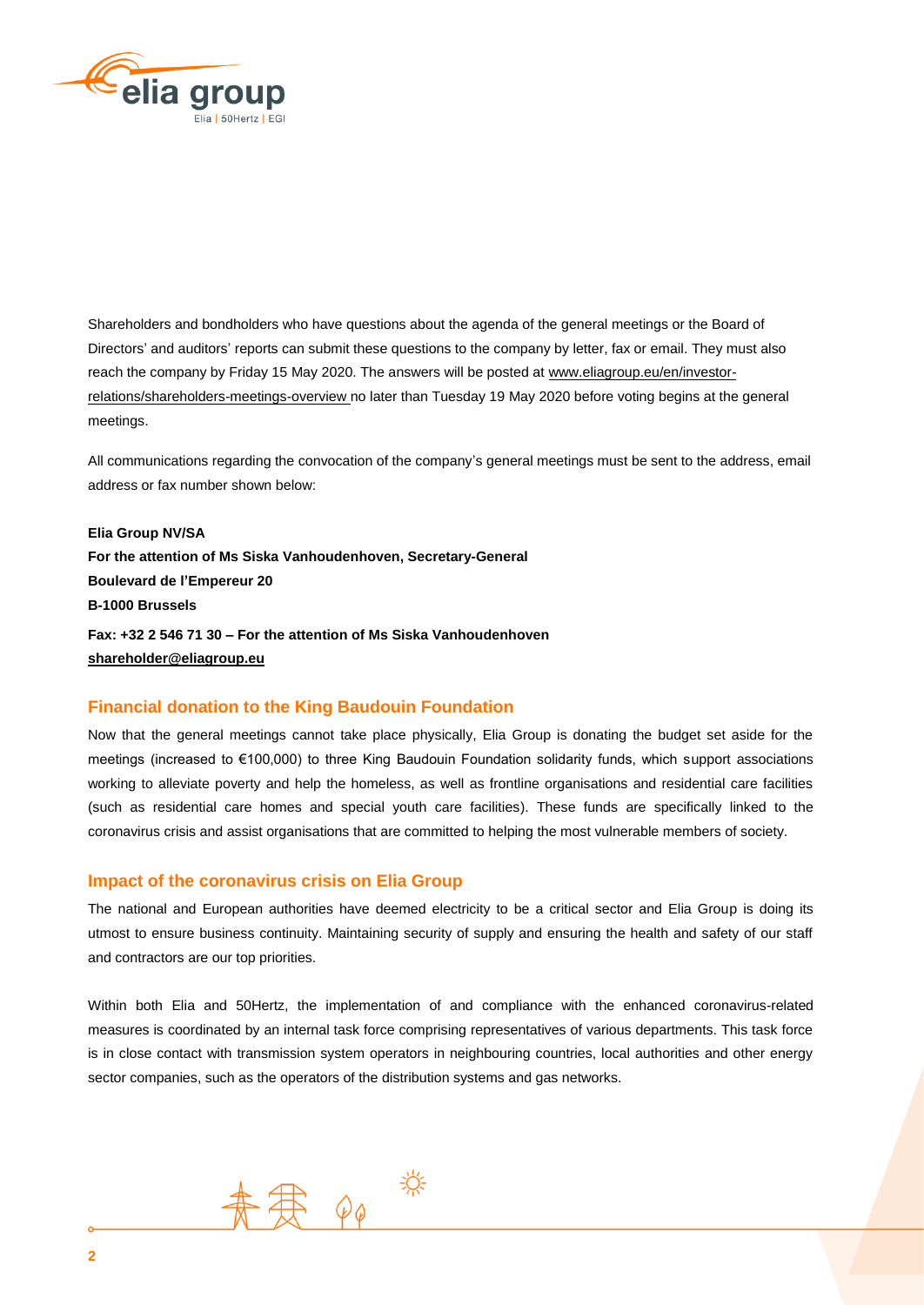

Most of our activities are still being performed because of their socio-economic importance and our vigorous efforts to ensure business continuity. For this reason, Elia Group does not expect the current situation to have a material impact on the financial results for 2020. Our cash flows and financial performance are largely insured through the regulated framework within which we operate. **Consequently, Elia Group will go ahead with proposing a dividend of €1.69 at the general meeting on 19 May 2020.** 

Potential decreases in turnover may temporarily affect liquidity needs. This is being monitored carefully. Depending on how long the coronavirus measures remain in force, we may also need to factor in delays in the implementation of investment projects. At present, such delays are not considered to have a significant negative impact on profitability. We are monitoring events closely and doing everything possible to implement our proposed strategy within the context as we know it.